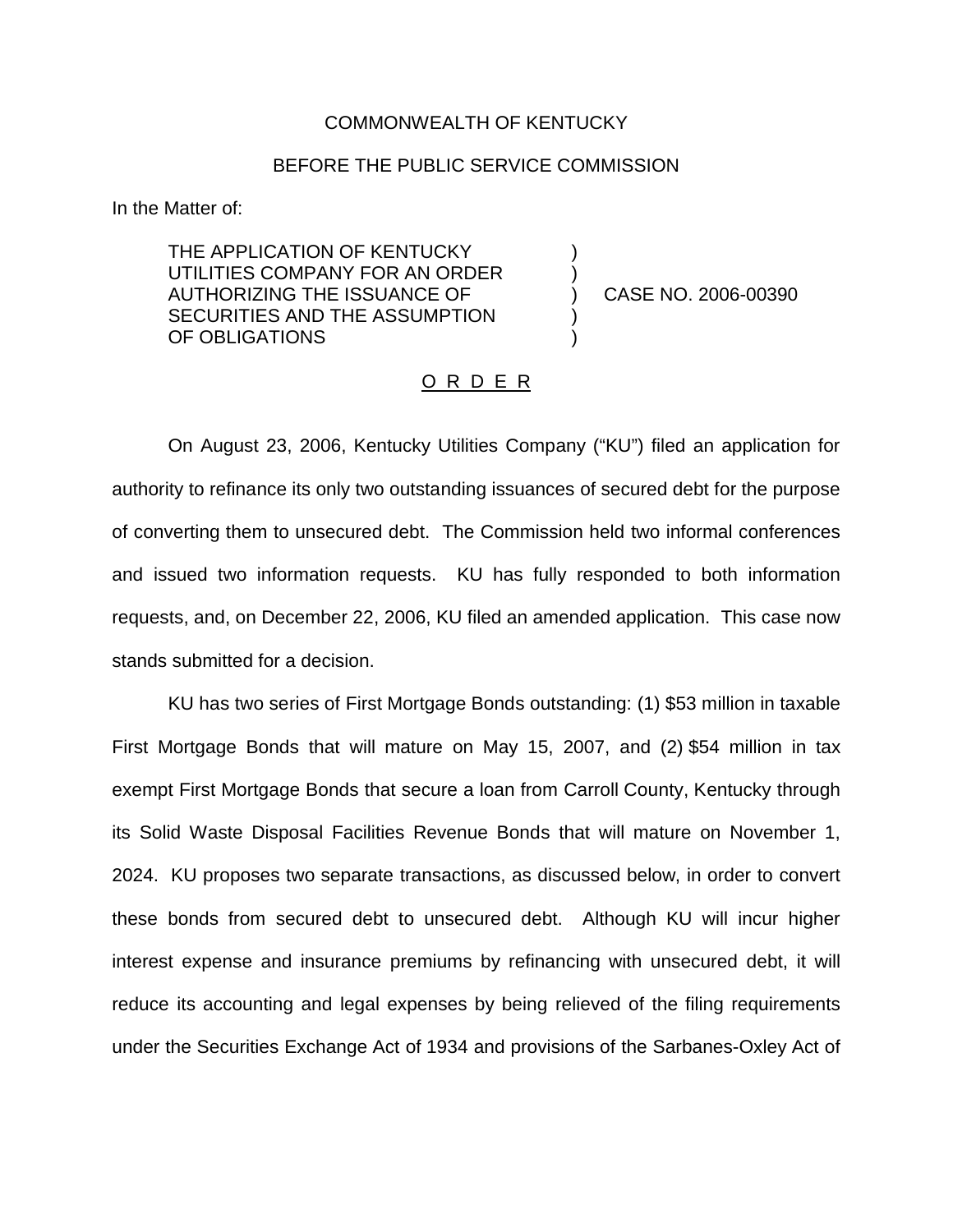2002. KU estimates that the expense savings will be \$267,500 annually, and will more than offset the additional costs associated with the unsecured debt.

KU's \$53 million in taxable bonds that mature in May 2007 are not redeemable and, therefore, they cannot be retired before they mature. KU proposes to defease these bonds by depositing with a trustee the amount of cash or U.S. Treasury securities that will cover the principal and accrued interest of the bonds. The trustee will then make the payments on the bonds at maturity. KU proposes to fund the defeasance by borrowing \$53 million from its affiliate, Fidelia Corporation ("Fidelia"), a finance company subsidiary of E.ON U.S. Holding GmbH ("E.ON").

The KU tax exempt mortgage bonds securing the loan from Carroll County will be refinanced through tax exempt refunding bonds that KU will then use to pay off the existing bonds. Carroll County would once again loan the proceeds to KU with the same type of agreement as currently exists except that none of KU's assets will be pledged as security for the loan. KU believes that the refunding bonds will be able to be issued for 4 years longer than the existing bonds, i.e., through 2028 rather than 2024. This will allow KU to extend the tax exempt status of this loan, resulting in reduced interest expense in the future.

Except for these two series of secured debt, all of KU's outstanding debt is unsecured. As part of its request to refinance the two series of secured debt, KU initially proposed that all future debt be priced at unsecured debt rates, rather than the current pricing method which is the lower of KU's secured debt rates or E.ON's unsecured debt rates.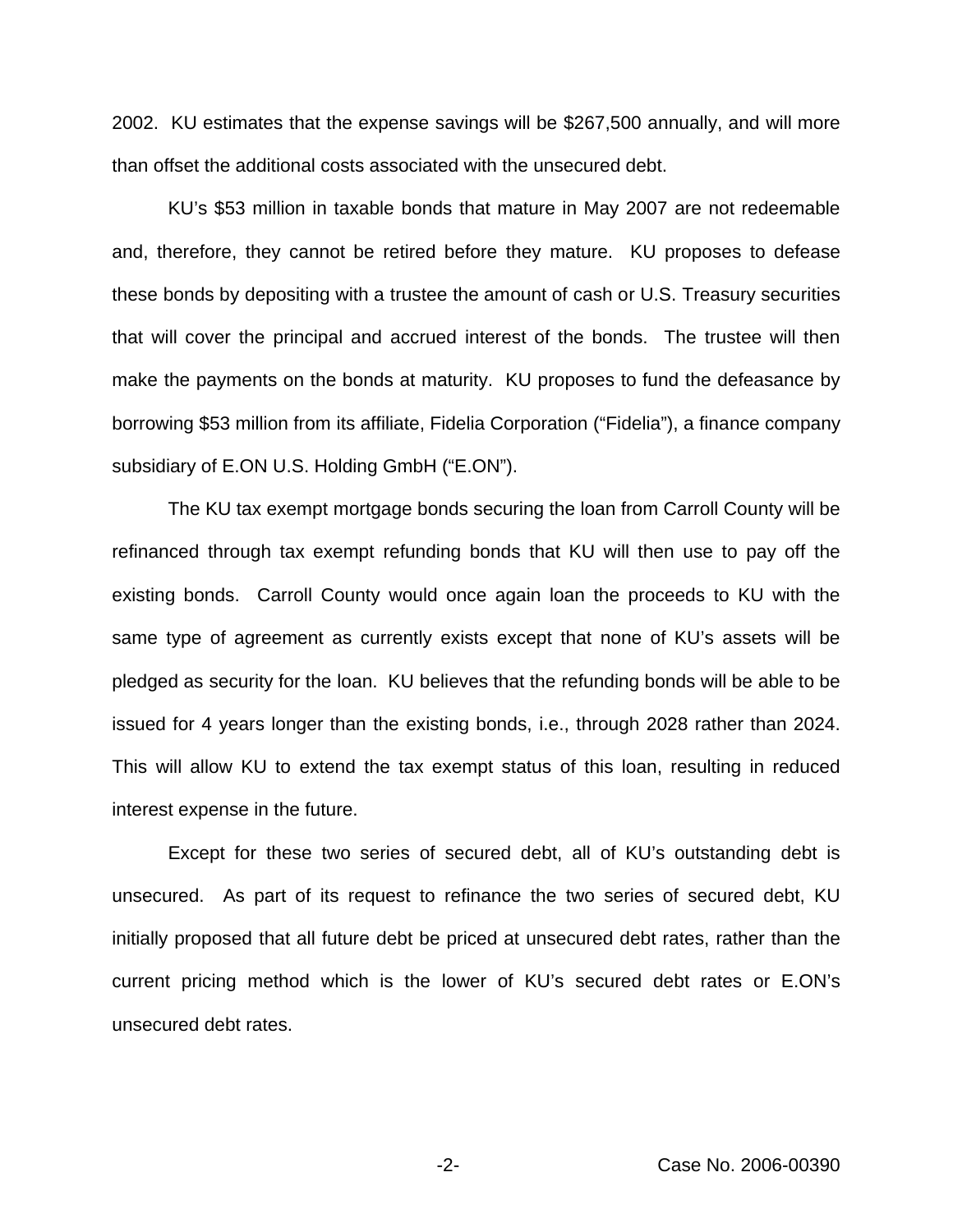KU plans to borrow the money it needs for the refinancing from Fidelia, issuing unsecured notes with final maturity not to exceed 30 years. KU states that it will not borrow from Fidelia unless the interest rate on the loan will be equal to or lower than the cost of borrowing that KU could obtain in the capital markets on its own. All borrowings will be at the lower of (1) E.ON's effective cost of capital or (2) KU's effective cost of capital as determined by the effective cost of KU borrowing directly from an independent third party. KU initially proposed that the actual interest rate would be the lower of (a) the average of three quotes obtained by Fidelia from international investment banks for an unsecured bond issued by E.ON for the applicable term of the loan and (b) the lowest of three quotes obtained by KU from international investment banks for an unsecured bond issued by KU for the applicable term of the loan. KU refers to this as the Best Rate Method, which it states will assure that it will not pay more for a loan from an affiliate than it would pay in the capital markets for a similar loan. In connection with this debt, KU may enter into one or more interest rate hedging agreements either with an E.ON affiliate or with a bank or financial institution. KU's issuance expenses will not exceed \$50,000.

The Commission raised two issues with KU through discovery and at the informal conferences. One was that, while the reduced accounting and legal expenses exceeded the anticipated additional interest and insurance on KU's current debt, no consideration was given to the cost for future debt. KU indicated that it will be borrowing approximately \$1 billion over the next 5 years in connection with several construction projects.<sup>1</sup> Although KU would incur a higher interest rate by employing

<sup>&</sup>lt;sup>1</sup> Response to Item 6 of the Commission's Order dated October 19, 2006.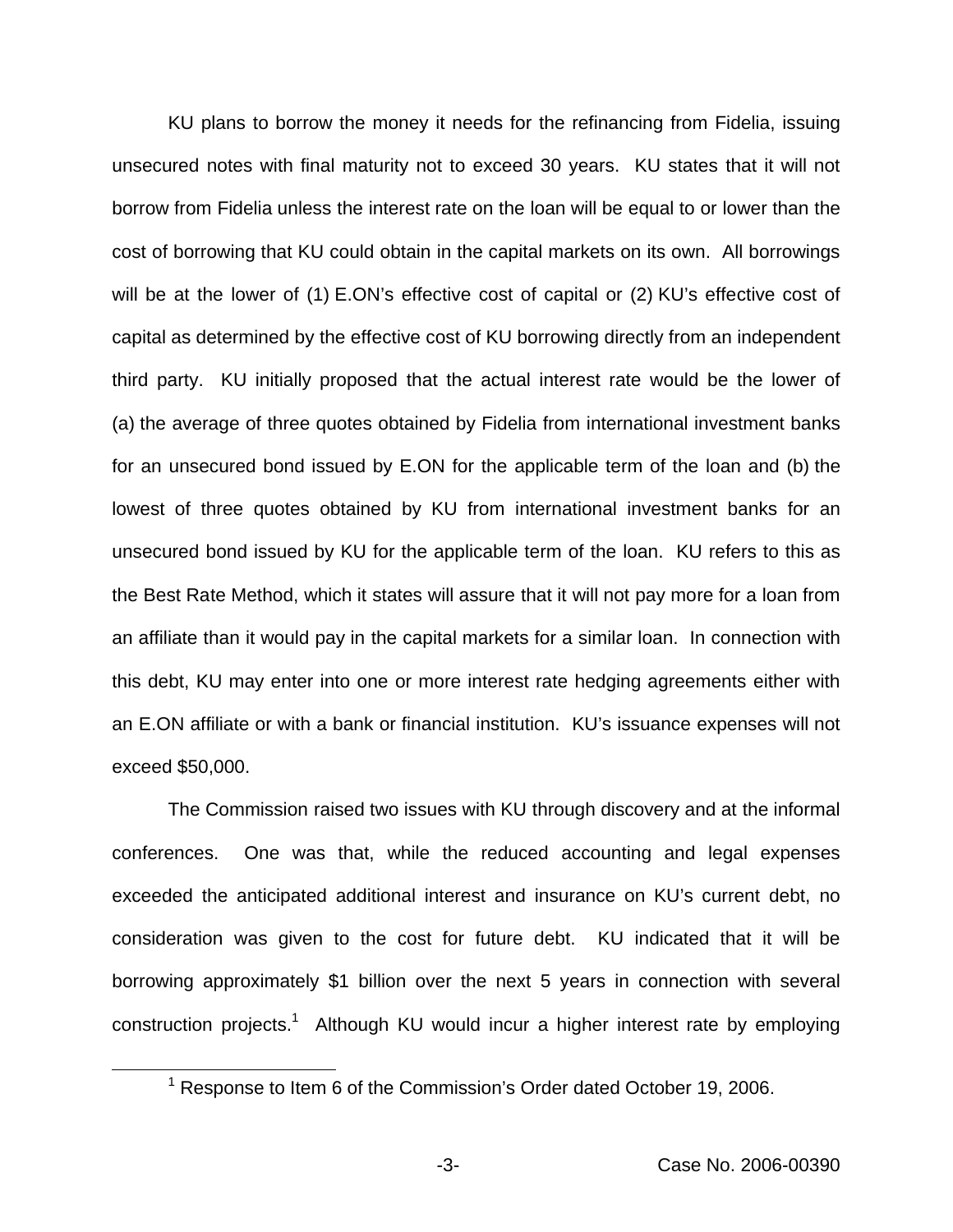unsecured debt, it would avoid approximately \$200,000 in future legal expenses for each series of debt issued to its affiliate, rather than to the public.<sup>2</sup> However, depending on the future spread between secured and unsecured interest rates, using unsecured debt might be more costly in the future. To address this issue, KU amended its application to continue its existing practice of using the lower of E.ON's unsecured interest rate or KU's secured interest rate. $3$  The Commission finds that this amendment will preserve KU's ability to obtain the lowest possible interest rate without the additional filing requirements and costs inherent in issuing secured debt.

The second issue raised by the Commission was that KU's proposal to be exempt from existing SEC reporting requirements might deprive the Commission of necessary and timely information. To address this concern, KU has committed to continue to file with the Commission all of the information that it would have been included in its SEC filings. In particular, KU has committed to file the information that it would have filed with SEC Form 8-K, which requires the timely disclosure of any material changes involving the company.<sup>4</sup>

The Commission, having considered the evidence of record and being otherwise sufficiently advised, finds that the proposed issuance of securities and the assumption of obligations in connection therewith as set out in KU's amended application should be approved. The Commission also finds that the proposed financing is for lawful objects within the corporate purposes of KU's utility operations, is necessary and appropriate for

 $<sup>2</sup>$  Id.</sup>

<sup>&</sup>lt;sup>3</sup> Amendment filed December 22, 2006.

<sup>4</sup> Response to Item 5 of the Staff's Initial Data Request dated October 3, 2006.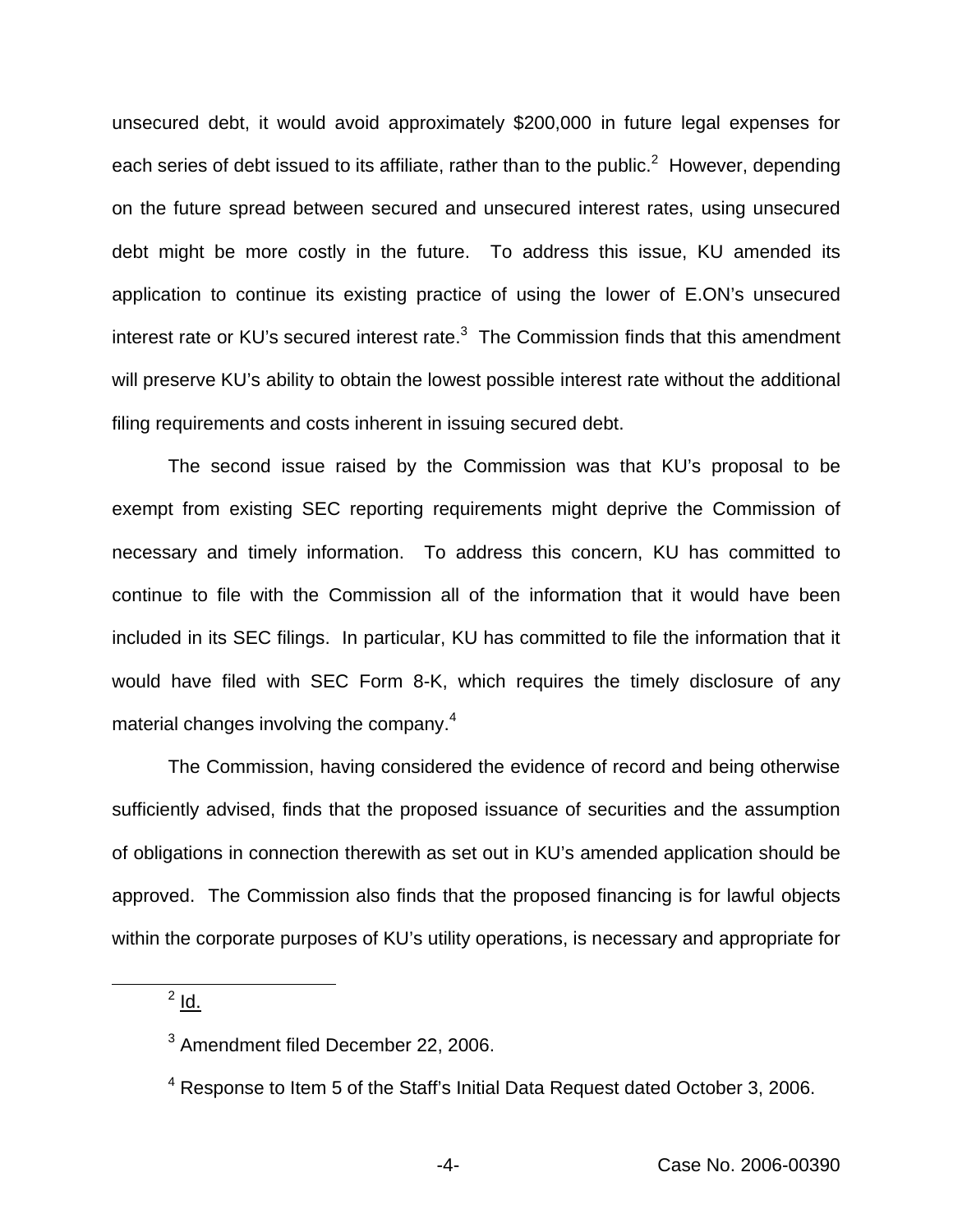and consistent with the proper performance of its service to the public, will not impair its ability to perform that service, is reasonably necessary and appropriate for such purposes, and should therefore be approved.

IT IS THEREFORE ORDERED that:

1. KU is authorized to obtain long-term debt in an aggregate amount not to exceed \$53 million as set forth in its application to defease its First Mortgage Bonds of the same amount maturing in May 2007.

2. KU is authorized to assume certain obligations in an aggregate principal amount not to exceed \$54 million in connection with the issuance of new County of Carroll, Kentucky Environmental Facilities Revenue Bonds as set forth in its application.

3. KU shall obtain an interest rate that is the lower of the average of the interest rates available to Fidelia for unsecured bonds or the lowest rate available to KU for secured bonds.

4. KU is authorized to execute, deliver and perform its obligations under the agreements and documents as set out in the application, including but not limited to the inter-company loan agreement with Fidelia and the unsecured notes, and to perform the transactions contemplated by such agreements.

5. The proceeds from the transactions authorized herein shall be used only for the lawful purposes set out in the application.

6. KU shall agree to only such terms and prices that are consistent with this Order.

7. KU shall, within 30 days from the date of issuance, file with this Commission a statement setting forth the date or dates of issuance of the securities